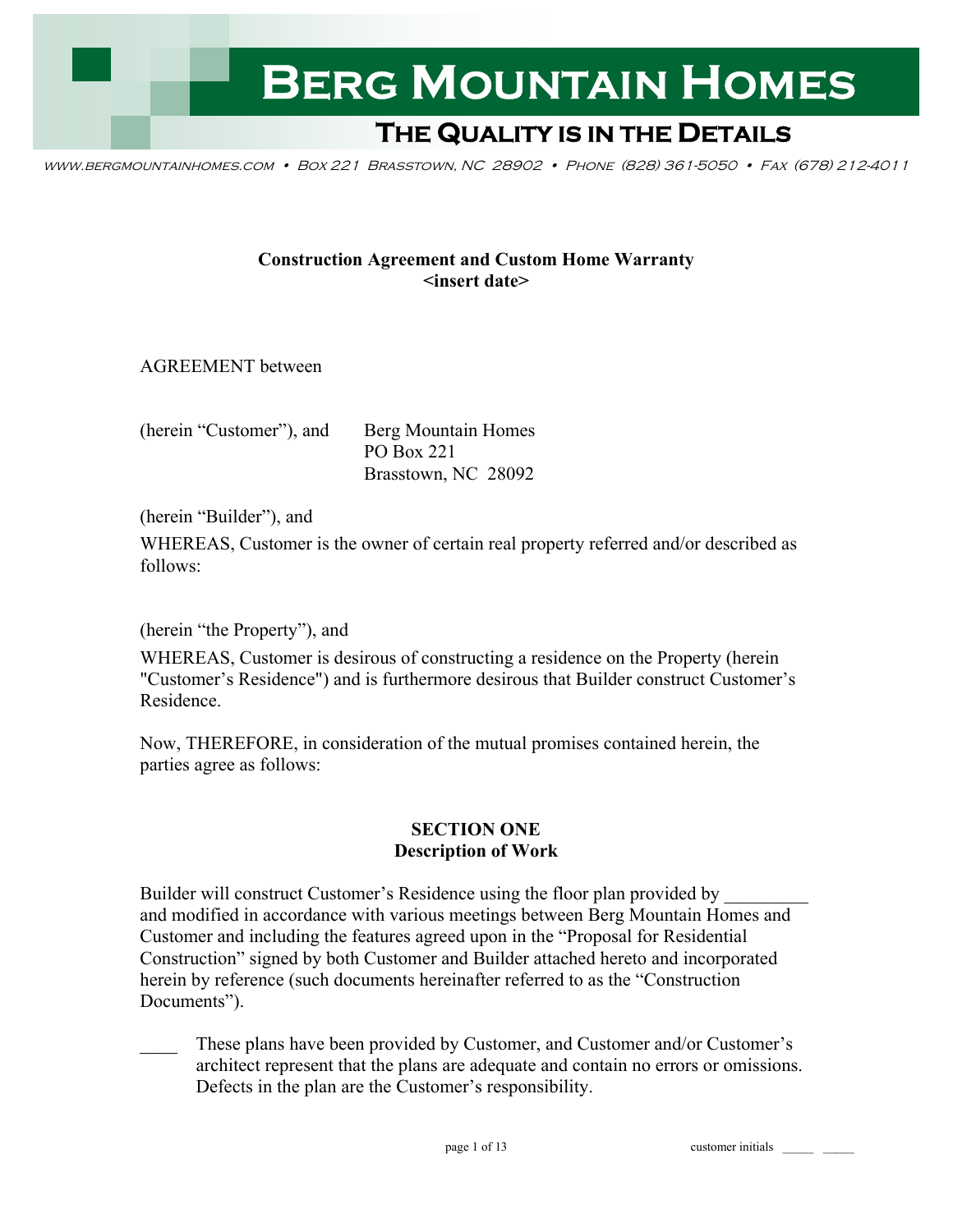These plans will be provided by Builder based on interviews with Customer.

Other documentation developed and mutually agreed upon subsequent to the creation of the plans by Customer and Builder shall control in any area of conflict with the plans. The Customers and Builder acknowledge that they have thoroughly reviewed the plans and specifications.

# **SECTION TWO**

## **Responsibility of Customer to Provide Documentation and Liability for Payment of Construction Costs and Fees to Builder**

Within fourteen (14) days after execution hereof Customer will provide Builder, in a form satisfactory to Builder, with such documents (including but not limited to loan commitments or financial information) as are reasonably necessary to assure Builder that Customer has taken such steps as are reasonable to secure a sufficient and unconditional source of funds necessary to pay the construction costs, Customer will thereafter be responsible and liable for the prompt payment of all costs and fees in connection with the construction and completion of Customer's Residence as set forth herein.

In addition and within the same time frame, Customer will also provide to Builder copies of the following documents:

- 1. Warranty deed evidencing ownership of the building lot.
- 2. Development covenants and restrictions.
- 3. Septic operating permit.
- 4. Survey / plat of lot.

## **SECTION THREE Construction Costs**

## \_\_\_\_ Builder shall construct and Customer shall pay total cost of construction of an amount equal to \$ The total amount shall be paid in accordance with the below draw schedule

| Initial | Deposit                                          | \$5,000 |
|---------|--------------------------------------------------|---------|
| Draw 1  | Concrete, Excavation                             |         |
| Draw 2  | Framing                                          |         |
| Draw 3  | Exterior Doors, Windows, Siding, Roofing         |         |
| Draw 4  | Mechanicals, Exterior Paint                      |         |
| Draw 5  | Insulation, Drywall, Exterior Masonry            |         |
| Draw 6  | Interior Paint, Tile, Fixtures, Interior Masonry |         |
| Draw 7  | Trim, Wood Flooring, Cabinetry                   |         |
| Final   | Completion                                       |         |
|         |                                                  |         |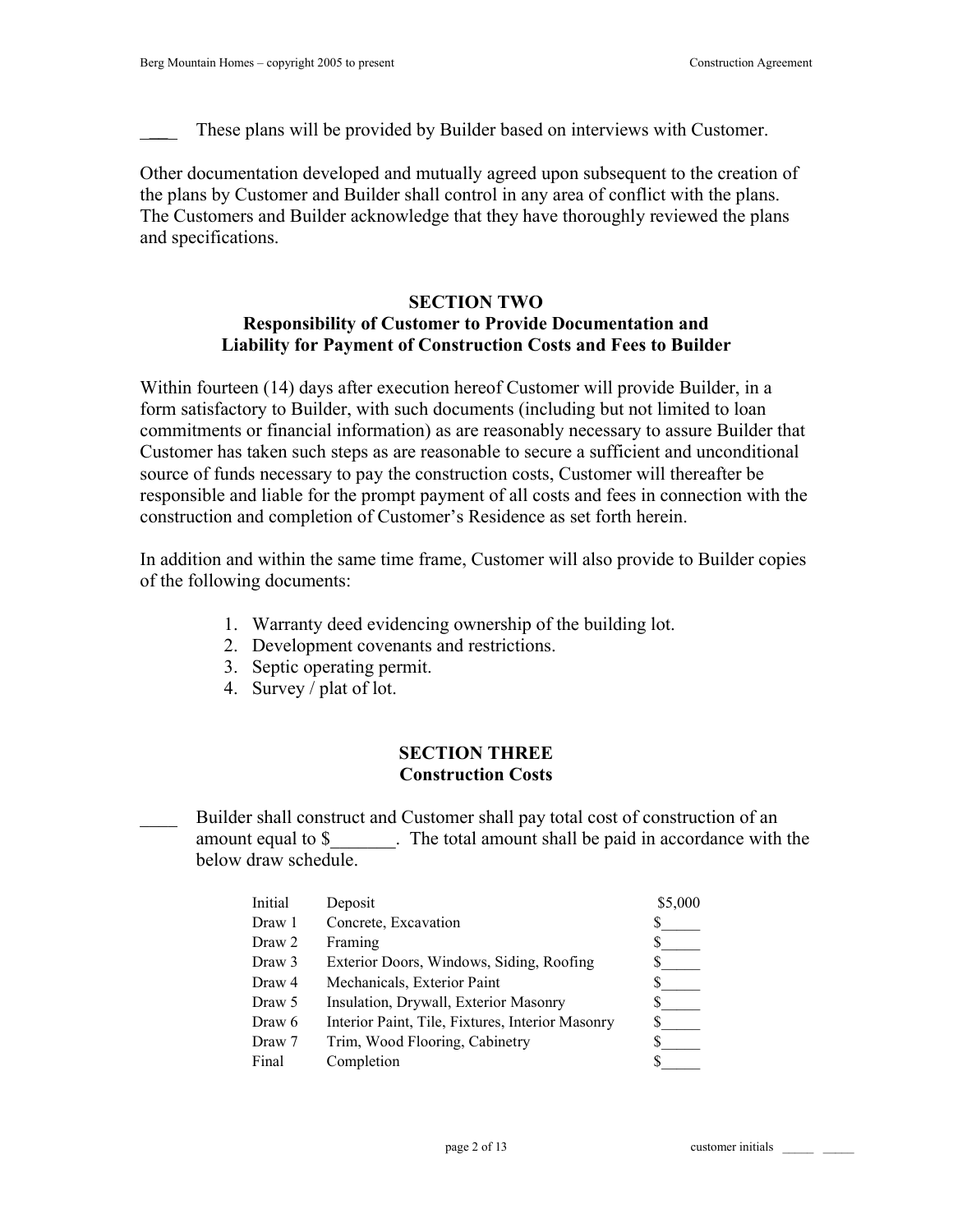\_\_\_\_ Builder shall construct and Customer shall pay total cost of construction of an amount to be determined and agreed upon contractually in a supplementary document called the Proposal for Residential Construction. The total amount shall be paid in accordance with a draw schedule to be determined.

An initial deposit of \$5,000 is due upon execution of this Agreement. Upon commencement of construction, this deposit will be credited towards the first construction draw amount. Deposit is non-refundable unless:

Home fails to obtain a conventional septic permit.

\_\_\_\_ Customer is unable to find satisfactory financing for the project.

Customer agrees to fund all draw requests within seven (7) days of request. It is understood that Customer and/or Customer's Bank will monitor construction progress to ensure that Builder's draws do not exceed immediate construction needs. Builder agrees to provide photographic evidence of progress if requested.

Builder will deposit all funds received from Customer into a checking account designated for construction expenses only (herein "Construction Account"). All funds deposited will be segregated from other project's construction funds by classifying each deposit (and all subsequent payments and withdrawals) to the Customer's 'job' within Builder's accounting system.

## **SECTION FOUR Discretionary Items**

As part of Builder's services rendered hereunder Builder shall notify Customer at least ten (10) days prior to the deadline for the selection of any fixtures, colors or materials or any items for which allowances are made in the Construction Documents and Customer shall indicate his selection or preference prior to the deadline date. It is the obligation of Customer to make selections of materials, colors and other selections in a timely manner, and Customer agrees to fully cooperate and make every reasonable effort to assist Builder.

## **SECTION FIVE Change Orders**

The provisions as set out in the Construction Documents may be altered or amended only by agreement of Customer and Builder. If Customer wishes to make any changes in the Residence after execution of this Agreement, Customer must first submit a request in a form approved in writing by Builder. Builder will then review the specified changes and will calculate the additional costs associated with the change (increases and decreases). Customer must then approve the change before work will proceed on the specified changes.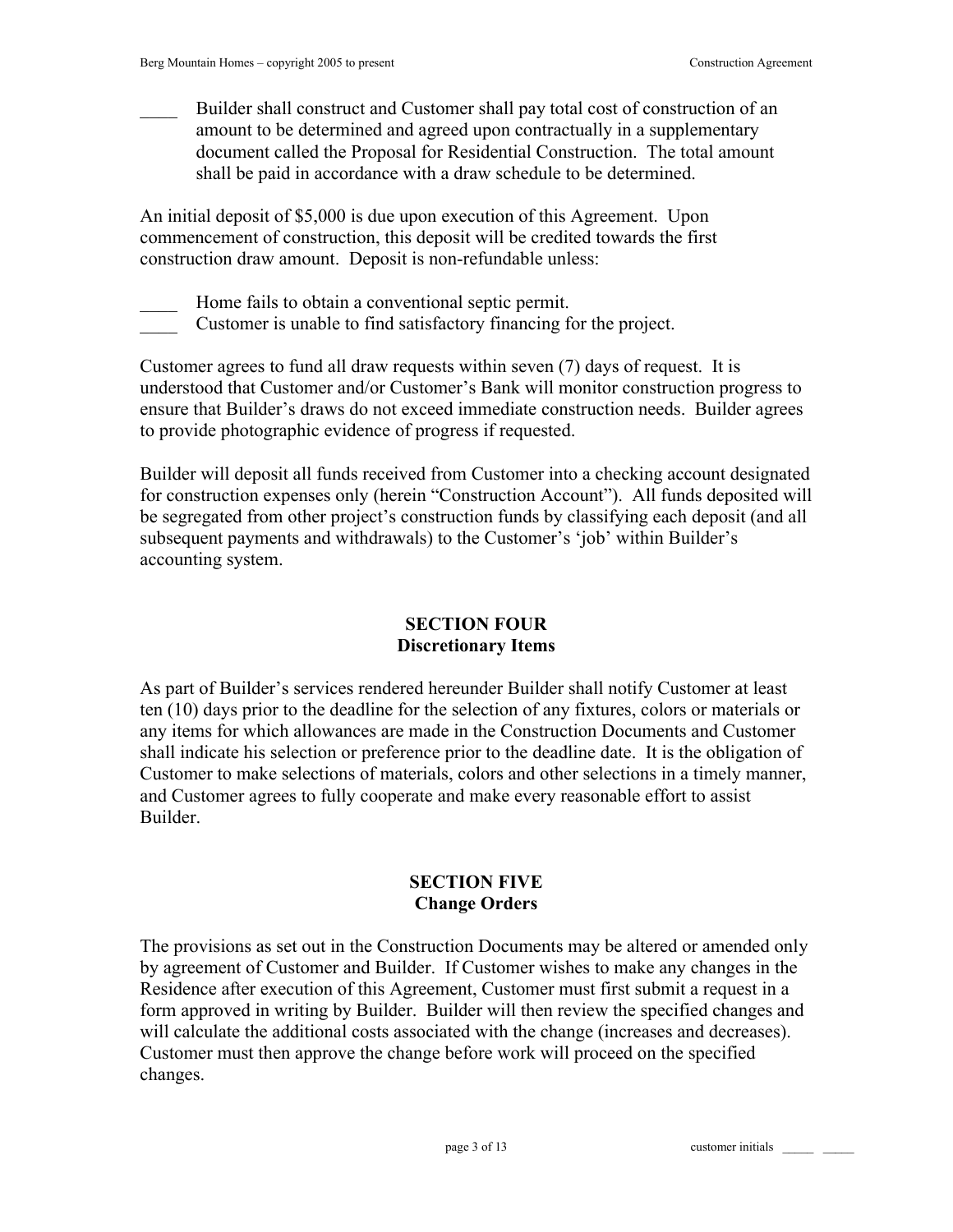Any change that results in additional project costs and whose cost is not otherwise specified in the Proposal will be billed to Customer at actual cost plus 15%. Excluded from this 15% charge are any overages on material allowance items such as lighting fixtures, plumbing fixtures, etc.

The first twenty (20) changes are included in the cost of construction from Section Three. After the first twenty (20) changes, each additional Change Order will result in a \$50 administrative fee charged to Customer.

## **SECTION SIX Allowances**

The descriptions of all specific items to be included in the Customer's Residence for which Customer has a choice and the allowances for such specific items are included in the Construction Documents.

If Customer exceeds the allowance set for any such item, Customer agrees to allow Builder to execute a written Change Order on Customer's behalf specifying the details and amount of the overage. Customer agrees to pay any such excess within ten (10) days of Builder's request.

If Customer does not spend the full allowance limit for any allowance item, Builder will adjust the Final Draw accordingly.

## **SECTION SEVEN Commencement and Completion of Construction**

Customer and Builder will each expend their best efforts to effect the commencement of the construction of Customer's Residence no later than Fundally and Builder will use his best efforts to cause construction to proceed diligently until completion.

Completion of construction will be indicated by the issuance of the Certificate of Occupancy from the local building department and the subsequent delivery of this document to Customer.

Customer has the right to complete a pre-occupancy inspection (Walkthrough) of the home prior to disbursement of the Final Draw. Customer must schedule and complete the Walkthrough no later than fourteen (14) days after the receipt of the Certificate of Occupancy. Builder must be present during the Walkthrough and Customer must use a Builder approved form to a) acknowledge that all features and functions of the home have been explained; b) acknowledge that all items in the home have been visually inspected and approved; and c) list any items that are either not yet completed or need repair.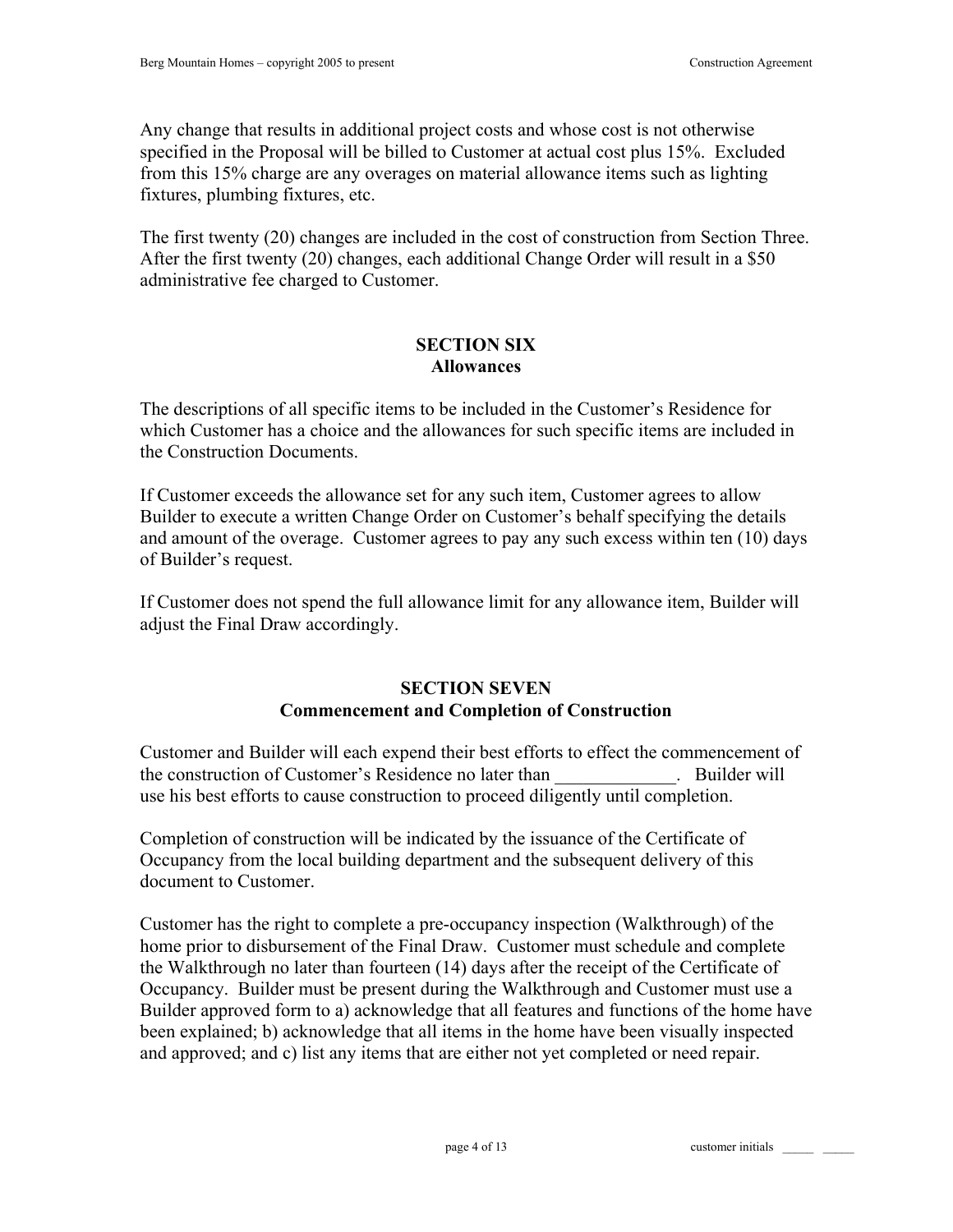Once the Walkthrough is completed, Customer will disburse the Final Draw to Builder in accordance with Section Three of this Agreement. Builder agrees to complete any repairs or other items noted as soon as possible, but in no case later than thirty (30) days from the date of the Walkthrough.

If Customer fails to schedule and complete the Walkthrough within fourteen (14) days of receipt of the Certificate of Occupancy, Customer will retain the right to perform the Walkthrough at a later time, but will become immediately obligated to disburse the Final Draw to Builder in accordance with Section Three of this Agreement.

Customer agrees that he will not occupy Customer's Residence, without the written consent of Builder, until all payments due and payable to Builder and all subcontractors and suppliers under this Construction Agreement have been made.

On completion of the work, Builder will remove debris and surplus material from Customer's property and leave it in a neat and clean condition.

Prior to disbursement of the Final Draw, Builder, if requested by Customer, agrees to sign an affidavit attesting to the fact that all subcontractors and material bills related to the construction of the house have been paid and that any bills originating under the original scope of work, any approved Change Orders or any approved Warranty items that are received after the signing of said affidavit will be the sole responsibility of the Builder.

### **SECTION EIGHT Right to Stop Work and Termination**

Builder shall have the right, on forty-eight (48) hours written notice to Customer, to stop work if any payment shall not be made to Builder under the terms of Section Three of this Agreement. Builder may keep the job idle until all payments due are received, and may on an additional forty-eight (48) hours written notice permanently terminate performance under this Agreement.

Customer and Builder agree that all Warranties, whether express or implied, shall be void and unenforceable if Builder shall terminate its performance under this Agreement due to nonpayment by Customer.

Additionally, Customer or Builder may, upon thirty (30) days written notice, terminate this Agreement for any reason.

Upon termination (for any reason), Builder will calculate the amount of fee owed to Builder as of the termination date. This amount will be a prorated portion of the entire Builder's fee for the project based on costs incurred through the termination date. The Builder's fee will be considered part of construction costs.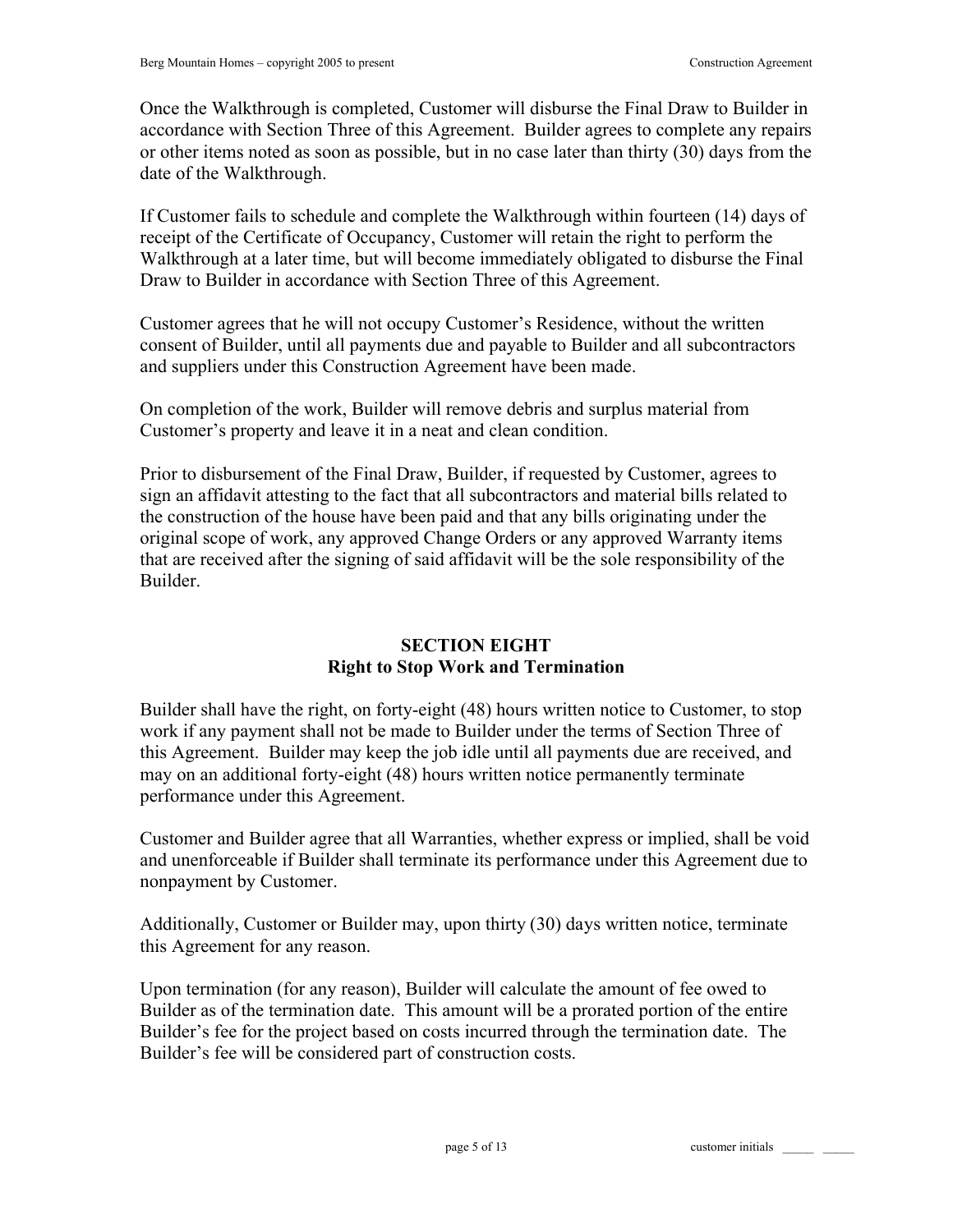In the event that Builder has performed design services for Customer, 100% of the design service fees will be payable to Builder upon termination and will also be considered part of construction costs. For this Construction Agreement, design service fees are \$\_\_\_\_\_\_.

Builder has the authority to pay from the Construction Account any construction costs that are due and payable as of the termination date. If the Construction Account has insufficient funds to pay for these costs, Customer shall, within ten (10) days of termination, pay the balance of these costs.

Builder may retain in the Construction Account sufficient funds to pay for any anticipated construction costs that were incurred prior to the termination date but were not yet billed. If the Construction Account has insufficient funds to pay for these trailing expenses, Customer shall, within ten (10) days of receipt of an invoice, pay these construction costs.

After payment of all construction costs, Builder will return balance of Construction Account to Customer.

### **SECTION NINE Limited Warranty**

This Limited Warranty (herein "Warranty") is extended by Builder to Customer and shall commence on the date of the Certificate of Occupancy and continue for a period of eighteen (18) months.

1. Coverage: Builder will repair, replace, adjust or correct any observable defects or omissions (such as missing equipment or hardware; sticking doors, drawers, and windows; dripping faucets; paint and trim touchup; and other reported malfunctions or adjustments) that were identified during the initial Customer inspection of the home (the Walkthrough).

In addition and through the expiration date of the Warranty, Builder will repair or replace (at Builder's sole discretion) any latent defects (not apparent or ascertainable at the time of Walkthrough) in the building materials or workmanship as defined by the standards of construction set out in the current edition of the *Residential Construction Performance Guidelines*. Customer acknowledges receipt of these guidelines.

Builder has the option to reimburse Customer for the reasonable cost of repair or replacement. Also, Customer agrees to accept reasonable matches in repair or replacement in the event the specified or originally used item is no longer available.

Except as identified during Walkthrough, readily identifiable defects in workmanship or aesthetics are not covered by this Warranty. The defect must be such that it affects the ability of Customer to use the home in some significant manner or that causes a serious health or safety concern. Likewise, this Warranty only applies to latent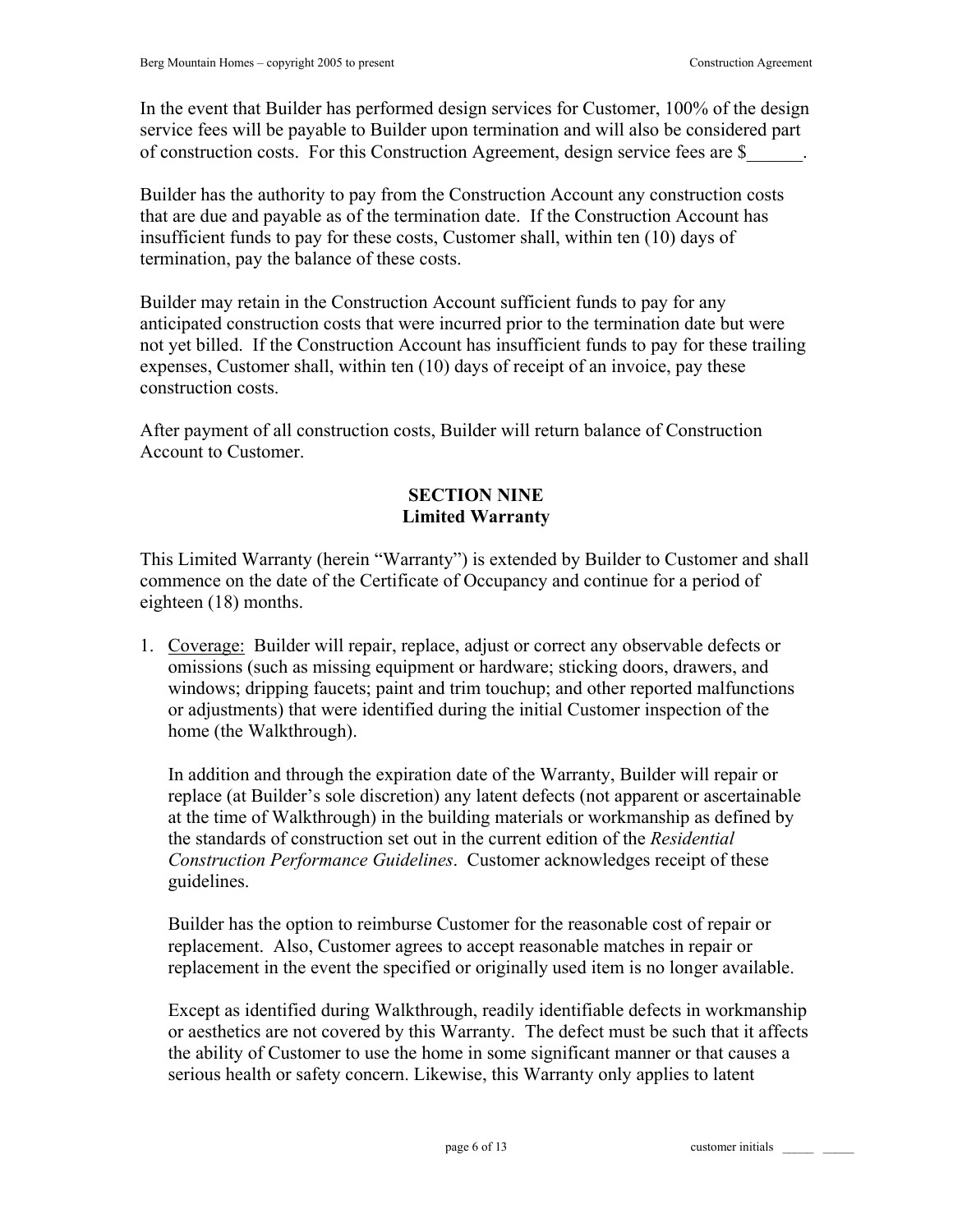defects. It does not apply to visible defects which could have been found by reasonable inspection at Walkthrough. If Customer completes Walkthrough of the home without objection to these visible defects, this Warranty will not apply to a subsequent claim based on such defects.

2. Obtaining Service: If a problem develops during the warranty period, Customer must notify Builder of the specific problem in writing delivered to Builder's published address on Builder's website or via e-mail at warranty@bergmountainhomes.com. This notification must include Customer's name, address, phone number and a description of the problem.

Within fifteen (15) days of receipt, Builder will inspect to determine if the problem is covered under this Warranty. If covered, Builder will perform the repair or replacement obligations under this Warranty within a reasonable time and will diligently pursue their remediation.

In emergency situations only (where delay may cause additional damage), it is acceptable to contact Builder by telephone.

Repair work will be done during Builder's normal working hours (Monday – Friday between 7am and 6pm), except in emergency situations where delay may cause additional damage. Customer agrees to provide Builder or Builder's representative access to the house for all inspections and repairs. Customer also agrees to be present or to have present a responsible adult with authority to authorize and sign off on repair completion.

- 3. Items Not Covered: This Warranty does not cover the following items:
	- A. Damage resulting from fires, floods, storms, electrical malfunctions, accidents, or other acts of nature.
	- B. Insect or animal damage.
	- C. Damage from alterations, misuse, or abuse of the covered items by any person.
	- D. Damage resulting from Customer's failure to perform reasonable home maintenance.
	- E. Damage resulting from a Customer's failure to observe any operating instructions furnished by Builder at the time of installation.
	- F. Damaging caused or made worse by failure of Customer to take timely action to minimize loss or damage or failure of Customer to give Builder timely notice of defect.
	- G. Damage resulting from a malfunction of equipment or lines of the telephone, gas, power, or water companies.
	- H. Any item furnished or installed by Customer or any item that was not part of the original home as constructed by Builder.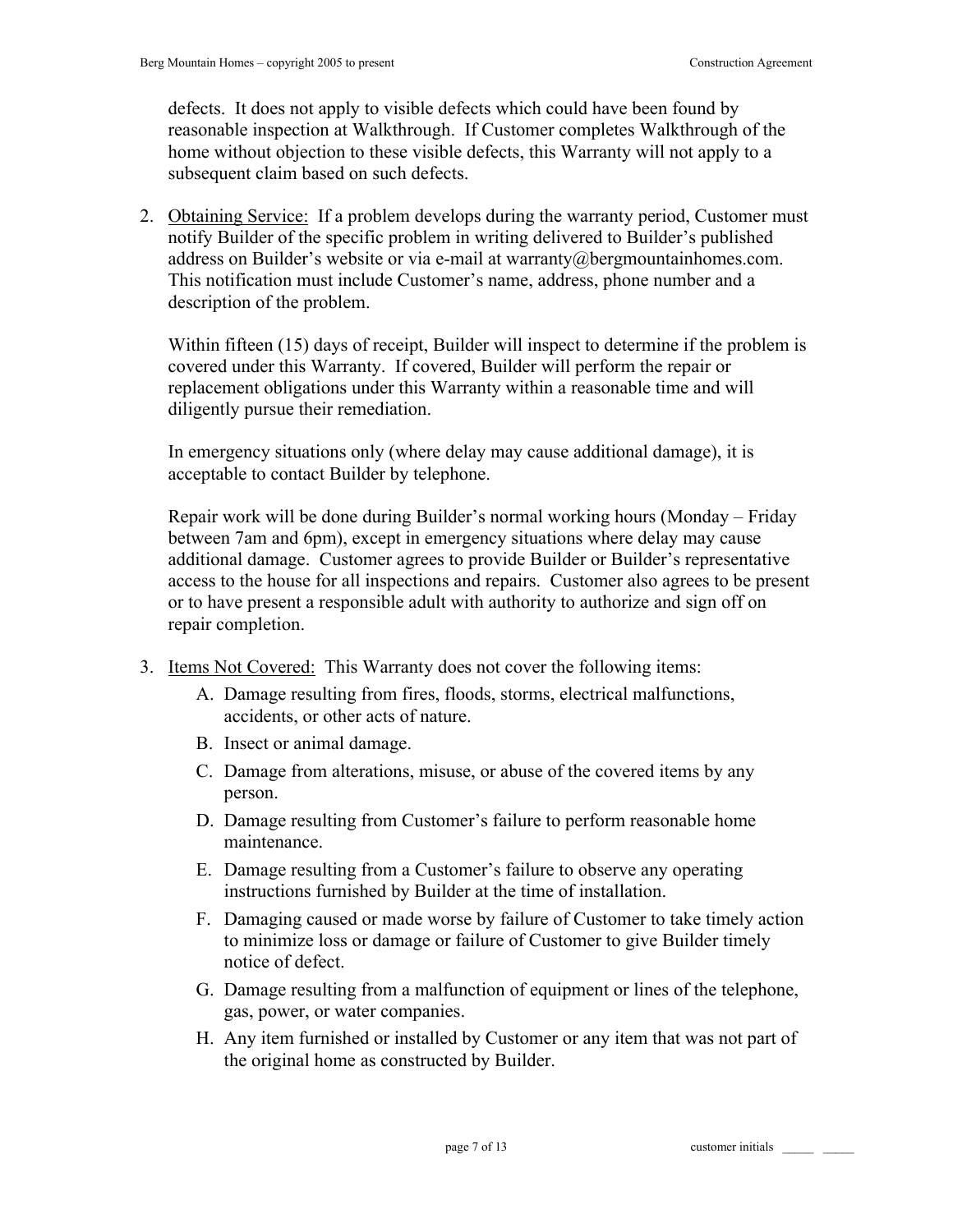- I. Any construction work performed by Customer or Customer provided subcontractors.
- J. Any materials provide by Customer or purchased on behalf of Customer that did not come from Builder's recommended suppliers.
- K. Cost of mitigating the presence of radon gas in the home.
- L. Well water related issues including but not limited to water pressure, sediment, iron and other contaminants.
- M. Any appliance, piece of equipment, or other item that is a consumer product for the purposes of the Magnuson-Moss Warranty Act, 15 United States Code 2301 et seq., installed or included in Customer's property. Examples of consumer products include, but are not limited to dishwasher, garbage disposer, gas or electric range, range hood, refrigerator, microwave oven, trash compactor, garage door opener, washer, dryer, whirlpool tub, water heater, furnace, or heat pump. The only warranties for any appliance, pieces of equipment, or other items considered to be a consumer product for the purposes of the Magnuson-Moss Act are those provided by the manufacturers. With respect to manufacturer's warranties:
	- (1) Builder hereby assigns (to the extent that they are assignable) and conveys to Customer all warranties provided to Builder on any manufactured items that have been installed or included in Customer's property. Customer accepts this assignment and acknowledges that Builder's only responsibility related to such items is to lend assistance to Customer in settling any claim resulting from the installation of these products.
	- (2) Builder has made any manufacturers' warranties available to Customer for inspection, and Customer acknowledges their receipt.
- 4. Insurance: In the event Builder repairs, replaces or pays the cost of repairing or replacing any defect covered by this Warranty for which Customer is covered by insurance or a warranty provided by another party, Customer must, upon request of Builder, assign the proceeds of such insurance or other warranty to Builder to the extent of the cost to Builder of such repair or replacement.
- 5. Remedies and Limitations: Customer understands that the sole remedies under this Warranty are repair and replacement (or reimbursement for cost of repair or replacement), as set forth herein.

With respect to any future claim whatsoever that may be asserted by Customer against Builder or Builder's employees, Customer will have no right to recover, or to request compensation for, and Builder shall not be liable for the following:

- A. Incidental, consequential, secondary, or punitive damages.
- B. Damages for aggravation, mental anguish, emotional distress, or pain and suffering.
- C. Attorney's fees or costs.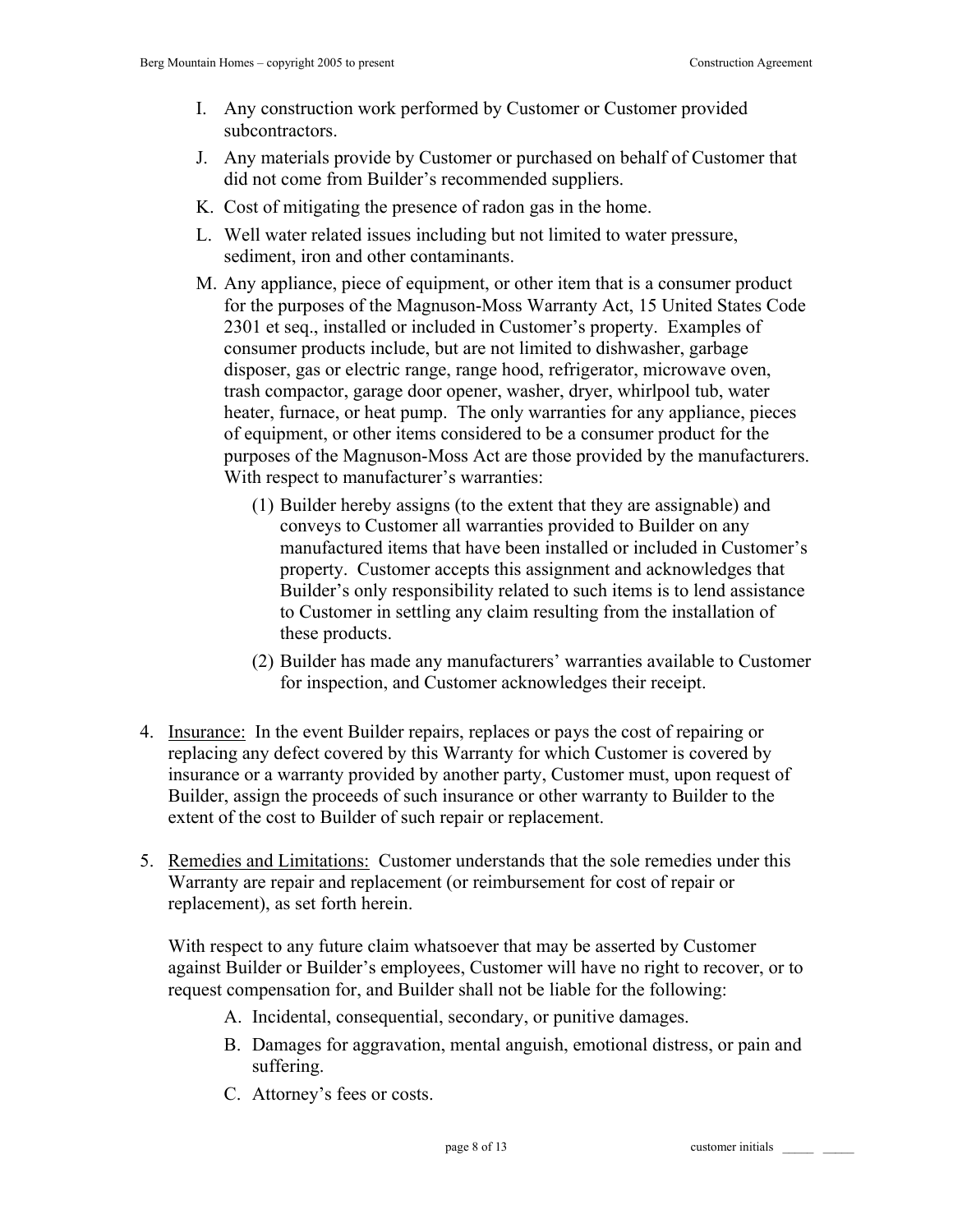Notwithstanding the provisions of this Warranty, if any liability arises on the part of Builder, Builder will pay only the amount of actual provable damages arising from such liability, but, in any event, this amount shall not exceed \$25,000. This amount, fixed as liquidated damages and not as a penalty, shall be Builder's complete and exclusive amount of liability.

This Warranty is personal to the original Customer and does not run with the property or with the items contained in the house. The original Customer may not assign, transfer, or convey this Warranty without the prior written consent of Builder.

6. Only Warranty and Exclusive Remedy: This express Warranty constitutes the exclusive remedy of all claims by Customer against Builder or Builder's employees. No implied warranties whatsoever apply to the structure of the house or items that are functionally part of the house. This limitation shall be enforceable only to the extent permitted by the law.

In addition, neither Builder, nor Builder's representative, makes or has the authority to make any guarantees, warranties, understandings, or representations that are not set forth in this Warranty. Customer specifically waives the right to seek damages or to assert any claims against Builder or Builder's employees, except as may be provided in this Warranty.

# **SECTION TEN Dispute Resolution**

- 1. Alternative Dispute Resolution: Any controversy arising out of the construction of Customer's Residence or the interpretation of this Agreement, including, but not limited to, any claim for damages against Builder, or any claim of negligence, fraud, breach of express warranty, breach of implied warranty, what constitutes a defect under the Warranty, consumer protection act violations, and breach of contract, shall be decided by alternative dispute resolution.
- 2. Mediation: The parties agree to initially mediate in good faith and to attempt to achieve resolution of any dispute.
- 3. Binding Arbitration: In the event that the dispute is not fully resolved in mediation, the dispute shall then be submitted to binding arbitration. Arbitration shall be conducted in accordance with the Construction Industry Rules of the American Arbitration Association that are in effect at the time of the dispute. In the event of a question of defect in construction, the arbitrator shall employ the standards of construction contained in the current edition of the *Residential Construction Performance Guidelines* in determining what constitutes a defect. Should any party refuse or neglect to appear or to participate in arbitration proceedings, the arbitrator is empowered to decide the controversy in accordance with whatever evidence is presented. Each party shall be responsible for their own expenses and the cost of any expert witnesses.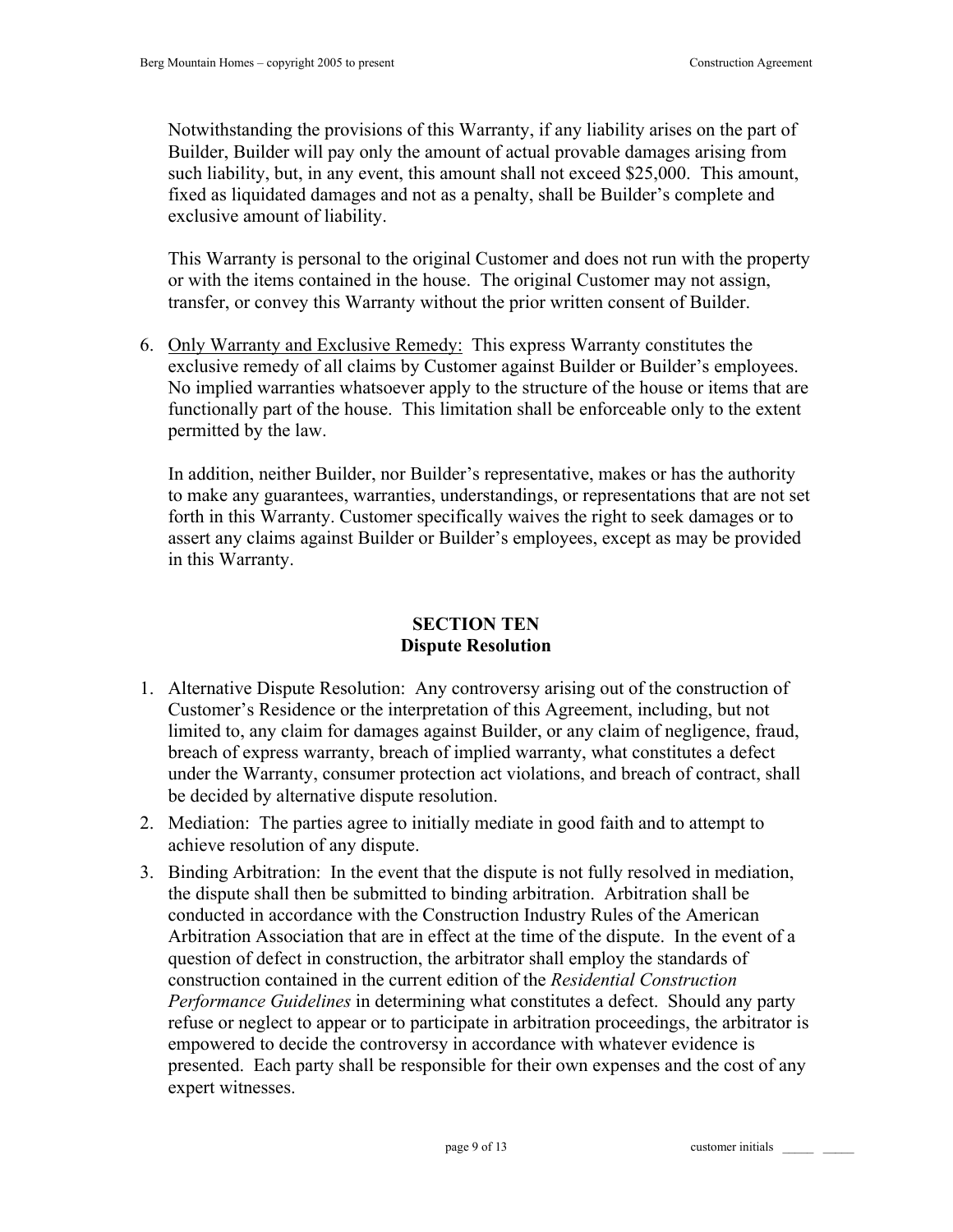4. Any costs incurred for Mediation or Binding Arbitration services (exclusive of representation, travel and expert witness costs) shall be borne by Customer or Builder in direct proportion to the results of the mediation or arbitration.

### **SECTION ELEVEN Additional Provisions – Construction**

- 1. Builder shall have the right to subcontract any portion of the work hereunder, and all work performed by subcontractors shall be subject to all of the applicable terms and conditions of this Agreement and any other contracts or agreements executed jointly by Customer and Builder.
- 2. A separate Limited Warranty Agreement will govern the warranty obligations of Builder and Customer. This Limited Warranty Agreement shall be executed concurrently with the execution of this Construction Agreement.
- 3. Customer will be responsible for ensuring the home plans are reviewed and approved by any applicable design review committee and Builder will not be responsible for the costs of any changes due to non-compliance assuming the home is built according to Construction Documents.
- 4. Retainage (a good faith initial deposit on the part of the Builder, repaid at completion of the project) is not a common practice in residential construction and is not allowed under this Agreement.
- 5. Materials selected by Customer for the house must be obtained from Builder's existing suppliers, be available for immediate installation, and be installed by Builder or his employees, agents, contractors or subcontractors. Any deviation must be mutually approved by Customer and Builder. Builder reserves the right not to warrant materials that are not selected from Builder's existing suppliers.
- 6. In the event that Customer supplies their own subcontractors, the following restriction will apply to those subcontractors:
	- a. Builder will not warrant the subcontractor's work.
	- b. Builder will give an allowance for the total expense of the work to be completed and will pay that amount to the subcontractor. Customer must pay any difference in price. The subcontractor must sign a lien release stating that they have been paid in full.
	- c. Builder will perform all scheduling and supervision of the subcontractor. The subcontractor's inability to meet Builder's schedule may have an adverse affect on the overall home completion schedule.
	- d. Subcontractors must meet all local, state and national building codes and licensing requirements. Subcontractors are also required to provide proof of worker's compensation and general liability insurance.
	- e. Subcontractors are required to remove their work product debris.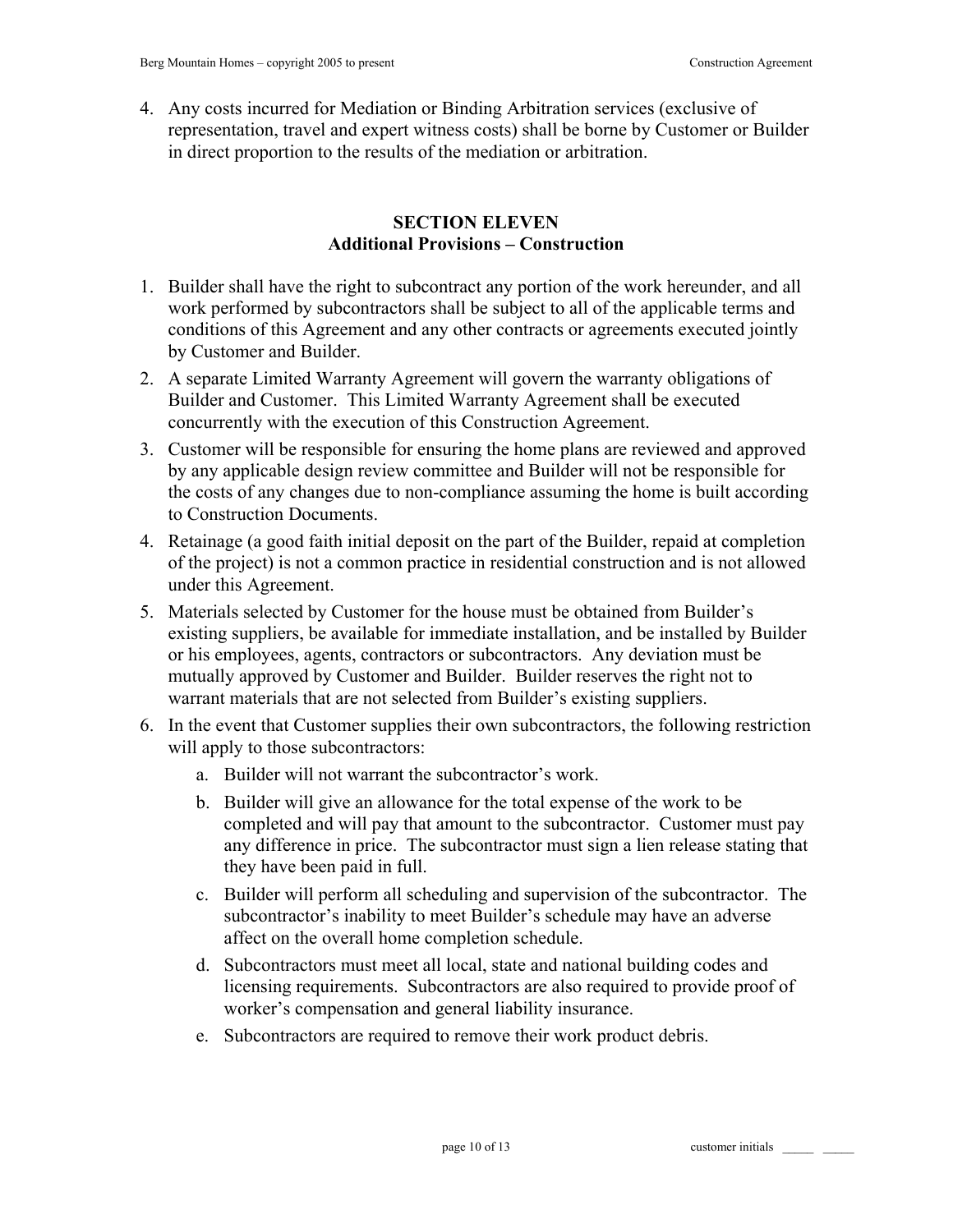- 7. All salvage materials become the property of Builder unless claimed by Customer prior to the start of the job. Builder will leave Customer small surpluses of tile, grout, paint, stain and wood flooring.
- 8. Customer agrees that prior to occupancy, the Customer's lot and house site is a construction site and therefore may be a dangerous place. Customer agrees that any visits they make during construction are at their own risk. Builder takes no responsibility for making the construction site safe for anyone who is not a construction worker, including Customer.
- 9. Customer agrees that for a period of two years from the date of the Certificate of Occupancy, Customer will not hire any of Builder's subcontractors that performed subcontracting work on Customer's Residence without written permission from Builder. And, unless agreed to by Builder in writing, if Customer does hire Builder's subcontractors, Customer agrees to pay Builder a fifteen percent (15%) general contracting fee for all labor performed and material provided by said subcontractor.
- 10. Builder shall promptly pay valid claims of all persons, firms or corporations performing labor or furnishing equipment, materials, and other items used in the construction of Customer's Residence provided that payment has been received by Builder from Customer for the labor, equipment, materials, and other items upon which said claim is based. Customer warrants the Builder's right to a Mechanic's Lien has not been and will not be waived by Customer or anyone else without specific approval of Builder.
- 11. Builder may impose a service fee of 1.5% for any fees due Builder under Section Three not paid within the specified period(s) and an additional service fee of 1.5% for each thirty (30) days elapsed thereafter. Customer recognizes that material suppliers and subcontractors working on the construction may also levy service or finance charges for failure to promptly pay invoices. Customer will be responsible for any such service or finance charges should Customer not pay Construction Costs within the timeframe specified under the terms of Section Three of this Agreement.

# **SECTION TWELVE Optional Provisions – Construction**

Customer to initial below where applicable:

- 1. Customer agrees to allow Builder to display on Customer's property one standard size yard sign displaying Builder's company name and phone number after construction is complete (initial one item only):
	- \_\_\_ yes, for 6 months after construction is complete
	- \_\_\_ yes, for 12 months after construction is complete
	- no, no sign will be allowed in the yard after construction is complete
- 2. Customer agrees to allow Builder to display the Customer's home on Builder's website (initial all items that apply):
	- \_\_\_ yes, Builder may display photographs or videos of the completed project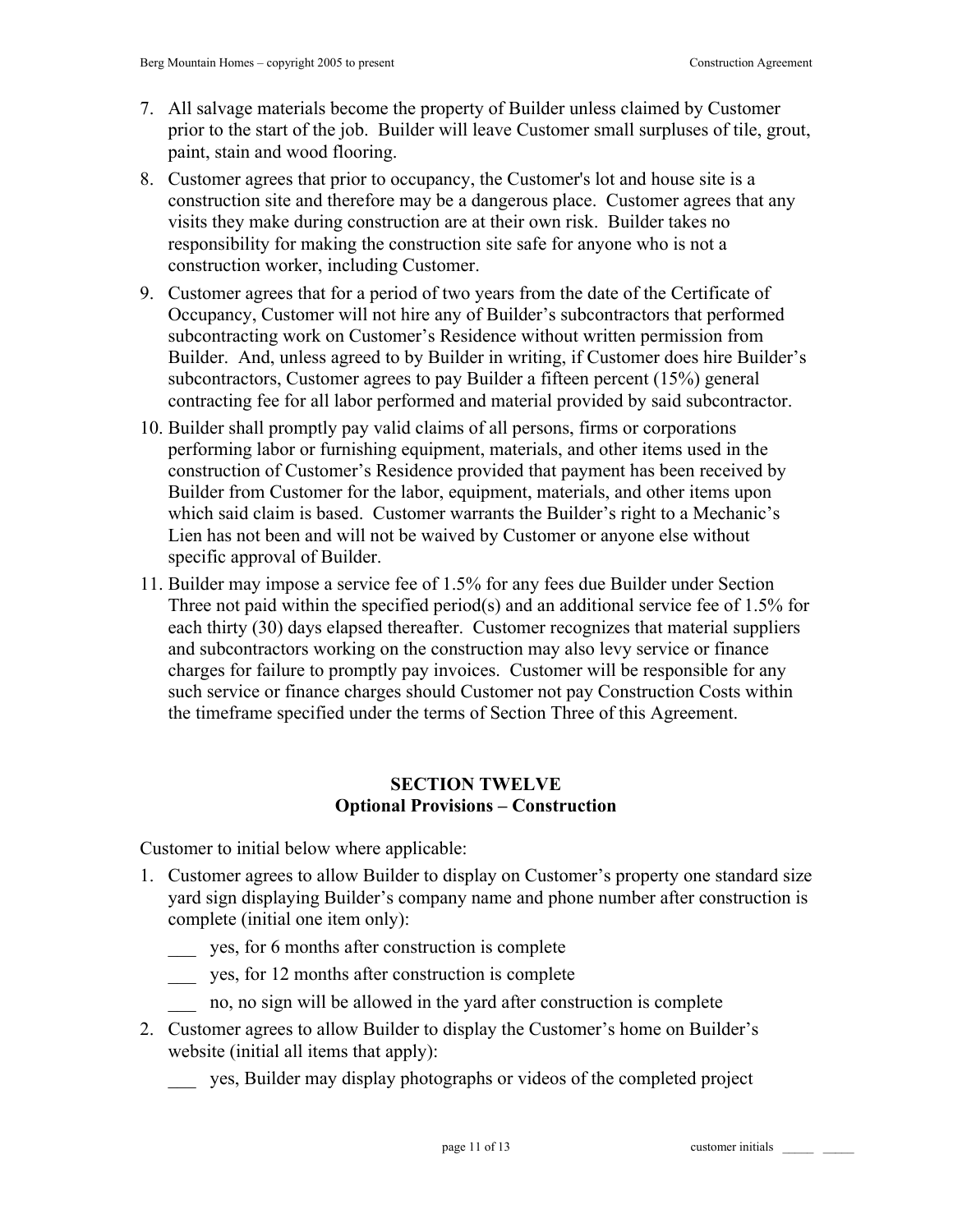- \_\_\_ yes, Builder may include floorplans and elevation drawings of the project
- \_\_\_ yes, Builder may provide a written description of the project which may also include the Customer's primary goals for the project
- \_\_\_ yes, Builder may use Customer's name in the description of the project
- \_\_\_ yes, Builder may include the project location in the description of the project
- \_\_\_ no, Builder may not display any photographs, description or plans
- 3. Customer agrees to allow Builder to provide Customer's name and contact information to prospective clients who may ask Builder for references. Builder acknowledges that contact information will only be given out privately and not displayed on Builder's web site or in any of Builder's printed marketing material. (initial one item only):
	- \_\_\_ yes, Builder may provide Customer's contact information to prospective clients
	- \_\_\_ no, Builder may not provide Customer's contact information to prospective clients
- 4. Customer agrees to allow Builder to bring prospective clients to view the inside of Customer's finished home. Builder acknowledges that Customer must be given at least three days advanced notice; that Customer must be present during the viewing unless Customer agrees otherwise; and that Customer has the right to refuse to show their house for any reason and at any time (initial one item only):
	- \_\_\_ yes, Builder may show Customer's home to prospective clients
	- \_\_\_ no, Builder may not show Customer's home to prospective clients

### **SECTION THIRTEEN Additional Provisions – Legal**

- 1. This Agreement shall be deemed to be a North Carolina/Georgia agreement and shall be construed and constructed under the laws of that state.
- 2. Customer in executing and performing this Agreement does not rely upon any statement, report and/or information to whomsoever made or given, directly or indirectly, verbally or in writing, by Builder or any other party, excepting any contractual agreement which had been agreed to and signed by both Customer and Builder.
- 3. This Agreement can be amended in writing with all parties hereto executing said amendment.
- 4. In the event of any conflict in the terms of this Agreement and any Construction Documents, the terms of this Agreement shall control.
- 5. Failure to enforce any rights hereunder shall not waive any rights in respect to other or future occurrences.
- 6. In the event one or more persons or entities are identified herein as Customers, then they shall be jointly and severally liable hereunder; and furthermore, the terms hereof shall bind the heirs, executors, successors, assigns and legal representatives of the